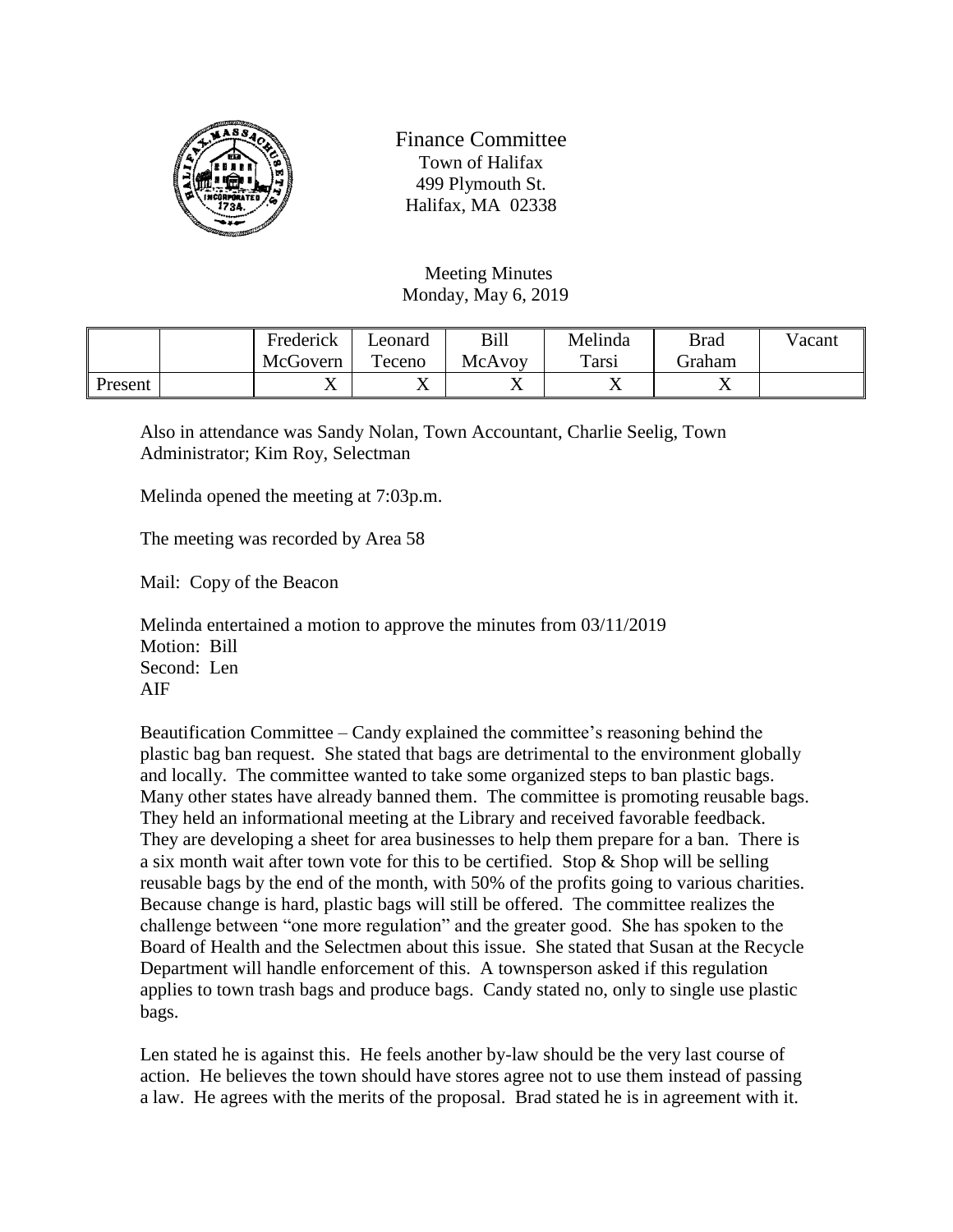Melinda asked what the implementation process will be compared to other towns. Candy will hand out free bags that have been donated as long has she has them. She also provided brochures to inform everyone. She made this issue public in January, which allowed the committee to respond to and address any concerns people have. She stated there is no cost to the town with this article. Brad asked her about Tewksbury who rescinded this article in their town. She stated the people of Tewksbury felt the decision was made by too few people in the town, and that is why it was rescinded, but she will look into that. Kim asked if there will be a fine to the stores if they do not cooperate. Candy said yes, they will get a letter first, then fines in the amount of \$50.00, \$100.00, \$150.00. It can become a daily fine after that, but she is not anticipating that happening.

Quorum was met with Brad's arrival, so Melinda entertained a motion to recommend: Article #51 – Proposed By-Law to Reduce use of Single Use Plastic Bags in Halifax Motion: Len Second: Brad Opposed: Len Melinda, Fred, Brad were in favor. Len opposed. Motion recommended

Melinda entertained a motion to approve a Reserve Fund Transfer in the amount of \$10,514.65 to the Law Account. Motion: Len Second: Brad

Melinda asked Charlie about the Land Use Council #2 bill. Charlie stated he believes it to be a couple of thousand dollars. Charlie believes the case at the end of the month may exceed the Reserve Fund amount. He may have to do a line item transfer for May and June.

Melinda entertained a motion to table the Reserve Fund Transfer Motion: Len Second: Fred AIF

Sandy provided the current Reserve Fund balance of \$26,187.56.

Melinda made motion to reconsider the Reserve Fund Transfer. Motion: Len Second: Fred

Len asked what happens if we bottom out on the Reserve Fund. Kim stated we will do line item transfers from what we have excess in other line items. She stated she is concerned that we are so low with May and June still to go. Charlie and Sandy stated we will placing \$5,000.00 back into the Reserve Fund from Recycling. AIF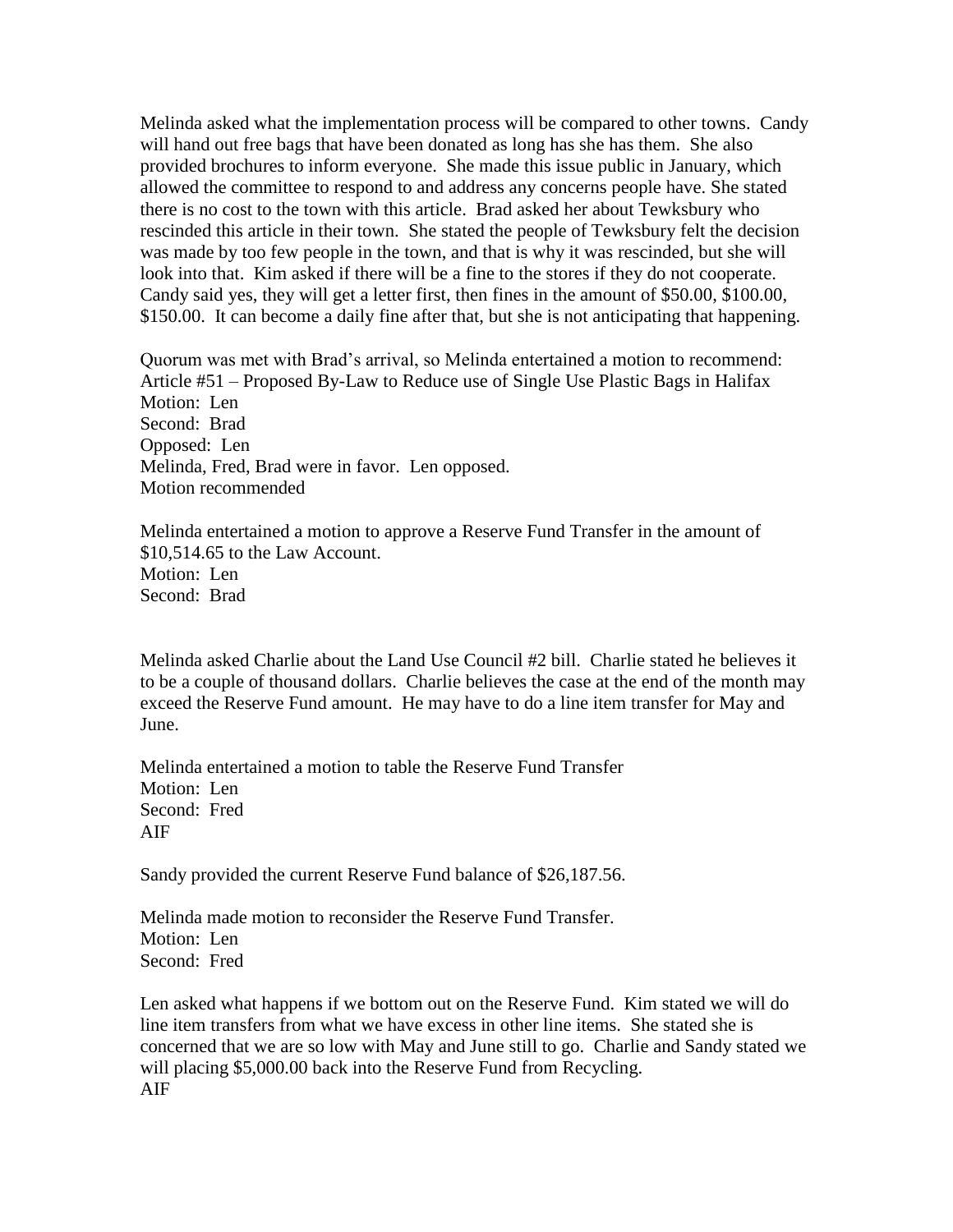Melinda entertained a motion to approve a line item transfer in the amount of \$3,500.00 from Fire Department/Ambulances. Motion: Len Second: Fred AIF

Melinda entertained a motion to approve a line item transfer in the amount of \$1,000.00 from Treasurer Collector/Wages to Expense Line Motion: Len Second: Fred AIF

Melinda stated we will move the discussion regarding Charlie's email about the HVAC on the agenda to Budget Discussion and move on to the Town Meeting Articles. Melinda stated Kim and she posted for Wage and Personnel because they have quorum, so they will discuss the wage items. Melinda stated last week, they took a look at all the wages across different towns, and the one position that they found difficult to classify is the Assistant Treasurer position. Kim stated that they found each town's Assistant Treasurer role handles different responsibilities. She stated they averaged the pay rate of the towns in which the position handled benefits to come up with a recommendation for the wage, and asked the Finance Committee's recommendation on how it should be weighed. She also stated that they have provided wage recommendations on the other positions in town as well, and the Finance Committee will have to look at those tonight. Kim stated she and Melinda, by town by-law, have to serve on Wage and Personnel so that it why they are responsible for the evaluation of the wages. She stated it has been a difficult process, and it gets controversial. Kim gave background information on a previous study that had been done in which some people felt the scope of the jobs were not weighed properly. A townsperson who served as the secretary to Wage and Personnel spoke as a taxpayer against the wage increase for the Assistant Town Treasurer position. She stated this is the third time this issue has come up. She stated a Grade 10 is a Department Head salary and the Assistant Treasurer should not make a similar salary.

Charlie clarified that there was going to be a separate, distinct Human Resources position created that would absorb the benefits responsibilities of the Assistant Treasurer position. That did not happen. A concern was raised that if we approve this this year, what's to say that next year we don't leave this open and change the title to Assistant Treasurer/Director of HR and we back door it that way. Charlie stated everything is open. There's no stopping anyone from trying to do something. If that's the reason to not do something, then we would never do anything. It is up to the townspeople to make the decisions. Kim stated she knows how this looks because we have brought this position up three times before. It looks terrible, but it is honest to what the position is doing now. The position is being paid at a level seven, but doing the work of a grade 10. A townsperson brought up the point that the Assistant Treasurer stated in a Wage and Personnel meeting that some of her duties revert back to the Treasurer. She also pointed out that the study done by Don Jacobs study, which the town paid \$16,000.00 for, and he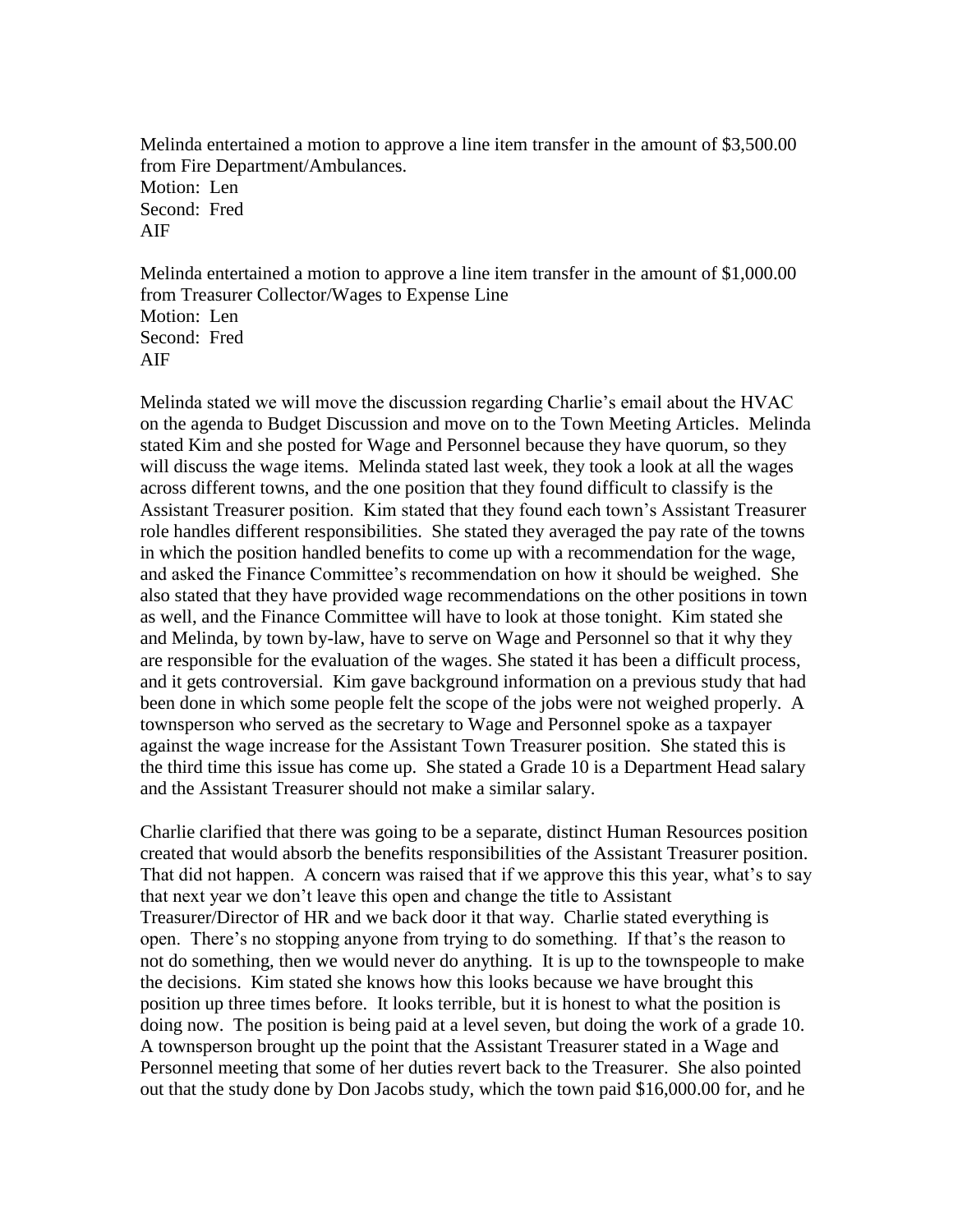is a professional, and he didn't find her to be out of the ordinary with his grading of the position. Sandy stated that many new required state mandates are performed by this position, which support the wage increase. There was a question about the merit increase regarding this position. Charlie will check on this. Fred asked about the process of the evaluation from Wage and Personnel. Kim explained that she called all the town administrators to ask them how they evaluated their positions. She also explained that she and Melissa evaluated every component of every position in the town and compared them with other towns. Sandy then compiled all of that information from the salary survey into an excel spreadsheet. Brad doesn't understand why we're looking at this again and finds the excel spreadsheet very complicated. He feels this is being rammed down his throat. He feels the presentation should be better. Melinda stated she understands, but as a Wage person, doesn't believe it would ethical to sit on this information and ultimately, the town will vote how they want. Kim stated she respects where everyone is coming from,but wanted to point out that she and Melinda did a tremendous amount of work to bring this to the Finance Committee and she is hoping that if it goes to town meeting, it doesn't implode. She also stated she and Melinda did the most honest job they could and that it has been a terrible process. A town employee stated she feels the numbers are incomplete and they don't add up. She states the comparison with other towns is not there. A suggestion from a townsperson is to get an efficiency study and if the Assistant Treasurer is doing too much, she should delegate some of her duties to another position. She feels as if certain liaisons between boards have an agenda to move this position forward. Kim reiterated that we are talking about this one position, but they evaluated every position in the town. They are moving this position forward because they feel that it is warranted. They did their due diligence. Melinda stated that she is completely confident in the work that she and Kim have done and presented. An employee asked for clarification on the wages that are going up. She asked if phone calls were made to other towns regarding the positions that are being put up for a wage increase and who made those calls. Kim stated she personally made the phone calls for the Assistant Treasurer position, but the phone calls regarding the other positions were made, and data collected by other people.

Len stated that the grading system is from 1993. He knows data is very hard, but if you separate the salary piece, the grading is almost pointless. Melinda stated we can keep apologizing for things that happened before, but that is not going to change the numbers at the end of the day. Len said if Wage and Personnel want to bring it to town floor, then bring it. A town employee asked where the \$5,600.00 wage increase came from. Kim tried to explain again how the process was done. Sandy made a point of clarification that she came up with the raise amount by analyzing all the numbers and comparisons.

Melinda entertained a motion to reconsider the existing Finance Committee recommendation.

No motion was made.

The existing Finance Committee of not recommending stands.

Melinda made a motion to recommend the following articles as printed in the warrant: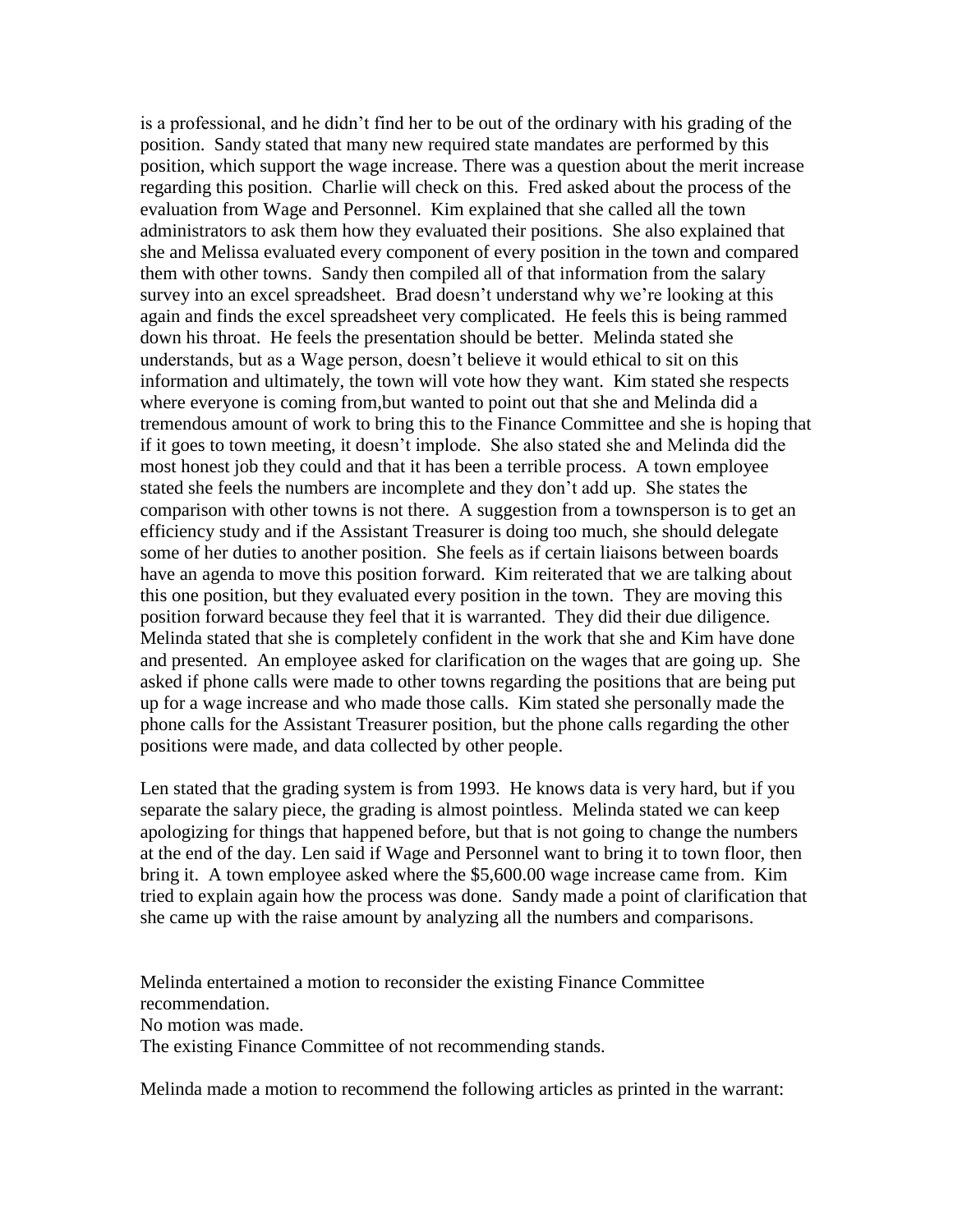Article #8 The updated figure for Article 8 is \$14,745.00 (Highway/Cemetery). Motion: Len Second: Fred AIF

Article #9 Motion: Len Second: Fred AIF Charlie stated we may end up adding a Lieutenant position in the future which will fall outside of the union.

Article #53

Charlie stated he will have an answer tomorrow on the pilot tomorrow. There is no pressure for us to get this done.

Article #61

Motion: Len

Second: Fred

Len asked for clarification on a two family single dwelling. Charlie stated that we have that as a separate use. It would be a duplex.

This will be discussed on Thursday at the Zoning meeting, so Fincom will wait until the results of that meeting and then vote this.

Melinda entertained a motion to table Article #61 until after the Zoning Board of Appeals meeting.

Motion: Len Second: Fred AIF

Article #5 with highest potential amount of \$42,800.00 Motion: Len Second: Fred AIF

Article #8 Motion: Len Second: Fred AIF

Melinda pointed out that Sandy provided a sheet outlining the new uniform rates. The Finance Committee recommended these previously.

Public Participation: None